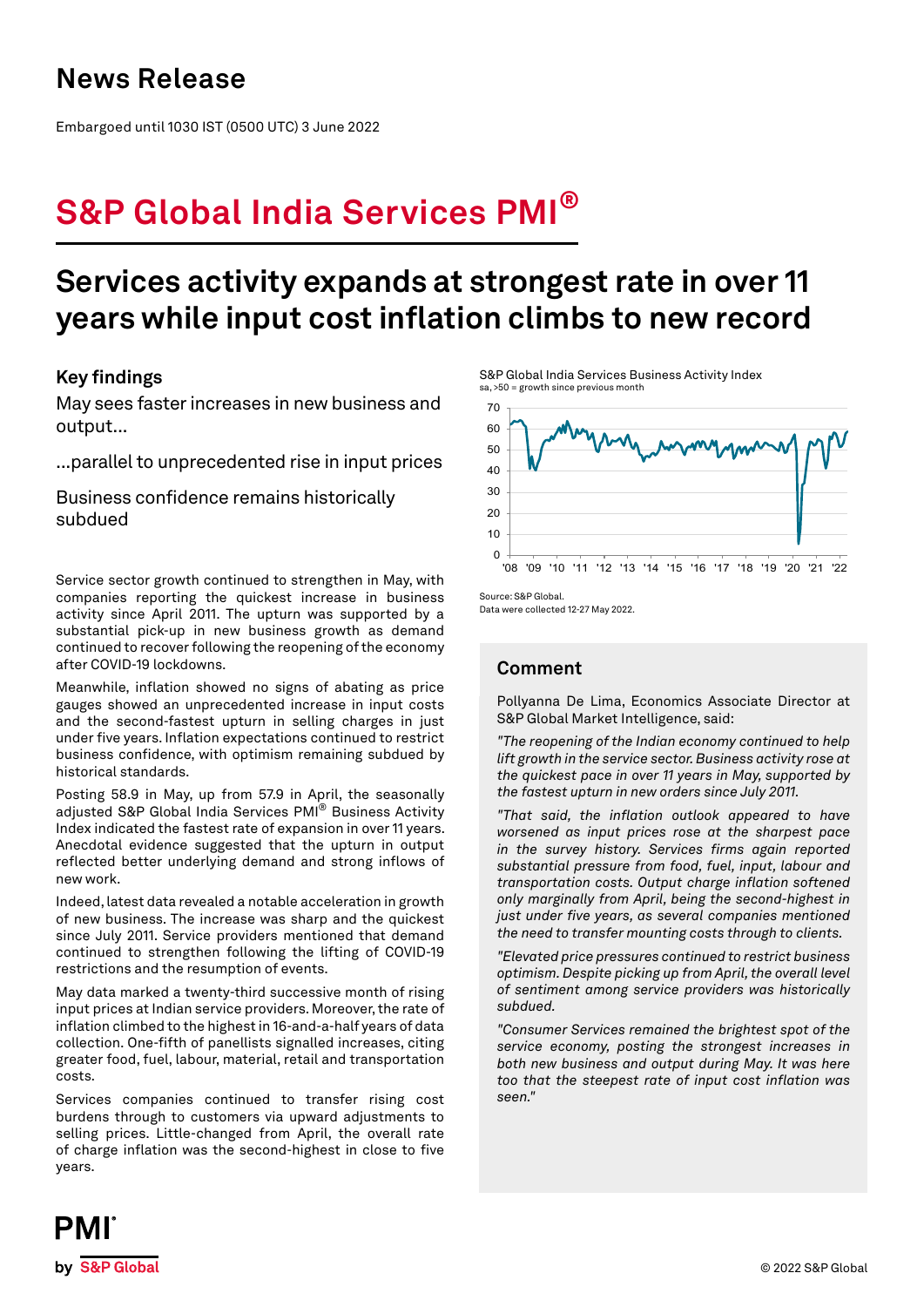Despite remaining optimistic towards the 12-month outlook for business activity, firms remained concerned that inflationary pressures would dampen the economic recovery. The overall level of positive sentiment improved from April, but remained historically low.

Elsewhere, there was a further increase in outstanding business among services firms during May. The rise was fifth in consecutive months and the fastest in a year, but moderate overall. Where backlogs expanded, companies associated this with greater new orders.

Still, service providers refrained from taking on additional workers in May. In fact, there was a renewed but only marginal decline in employment.

The latest results continued to signal subdued global demand for Indian services, with new business from abroad having now declined in each month since the onset of COVID-19 in March 2020.

Underlying data highlighted Consumer Services as the best-performing area of the service economy in May, where growth of both new orders and business activity surpassed those seen in the other three monitored sub-sectors.

Consumer Services also recorded the sharpest rate of input cost inflation halfway through the opening quarter of fiscal year 2022/23, while the fastest upturn in output charges was seen at Transport, Information & Communication companies.



**S&P Global India Composite PMI®**

## **Stronger growth of private sector output accompanies mounting cost pressures**

May data showed a combination of quicker output growth and an intensification of cost pressures across India's private sector. Rising from 57.6 in April to 58.3 in May, the S&P Global India Composite PMI Output Index\* pointed to the fastest rate of expansion since last November. Services led the increase with the quickest upturn in activity in over 11 years.

Underpinned by a stronger upturn in input prices in the service economy, aggregate cost burdens rose at the fastest rate since March 2011. By comparison, there was a mild slowdown in cost inflation in the manufacturing industry.

Concurrently, output charges at the composite level rose further, with the overall rate of inflation little-changed from April's nine-year high.

Business confidence among private sector firms in India remained subdued in May, despite improving from April. Manufacturers and service providers were concerned that inflationary pressures would restrict output growth over the course of the coming 12 months.



Sources: S&P Global, CSO.

\*Composite PMI indices are weighted averages of comparable manufacturing and services PMI indices. Weights reflect the relative size of the manufacturing and service sectors according to official GDP data.